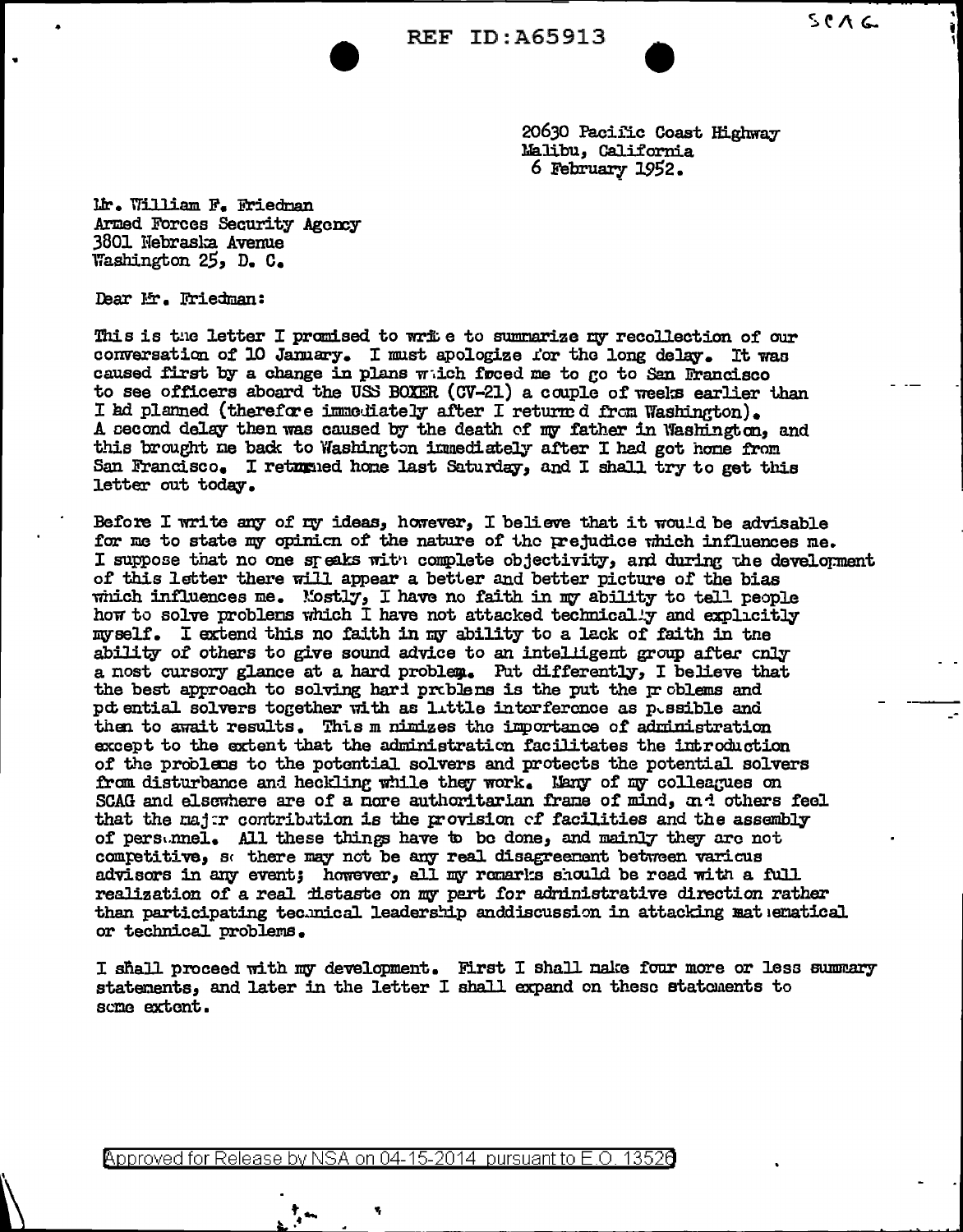

6 February 1952

The summary statements are:

1. Under the present set up it is most difficult to transform any explicit ideas of SCAG members into the development p.ase.

2. The nature of the problems you now face and the development which you have already accomplished have brought you to a position where professional mathematical and professional physical and engineering ingenuity must be applied in approached much deeper and more subtle than those which were successfully used during World War II.

3. It is dangerous to try to predict the fields of mathematics and physics which will contribute most to your problems and to try to restrict major investigations to these fields.

 $l_+$ . In the past the most successful continuing researches have been accomplished at colleges and universities or at other institutions where broad ranges of topics come under study rather than at industrial laboratories or ad hoc development projects where problems from more narrowly circumscribed fields are attacked.

The first of these statements reflects some experience I have had trying to do w rk inspired by the SCAG meetings. Many interruptions come between the initial inspiration and the application to SCAG problems, and I have not yet been able to overcome all these interruptions. Generally, these interruptions are caused by three existing situations - the lack of technical publications pertaining to research on the problems (and the consequent difficulty of communication of technical ideas), the interruptions caused by the normal full time assignments of SCAG members (such as my chasing carriors all over the world), and the interest in their cwn normal work by AFSA personnel which prevents them from worrying too much about the whims of SCAG nembers. I coubt that there is any culpability connected with these things; if there is culpability I doubt that there would be any gain in trying to track it down. I do believe, however, that a constructive approach toward renoving some of these interruptions is possible and desirable.

In connection with my first statement above, I might also note my personal opinion that there is not likely to be much value in advice more than we have already proffered if this advice is arrived at mainly at group meetings of one or two days each quarter augmented by more or less surreptitiously offered individual advice from the members of SCAG. I have used the word surreptitious, a shockingly strong one, not to impute improper motivation to the advisers (all of whom are devoting to SCAG time which is painfully made available at a cost to other assignments) but rather to point out t.at such advice from two persons offered privately may be competitive, may be submitted to two scurees, and may be subjected to competitive evaluation without the knowledge of one or of both advisers. This is a direct result of the inconvenience of fully cooperative efforts.

My second statement above is one which is likely create wrong impressions and to antagonize people who do not follow carefully my expansion here. It seems to me that a great deal of daring and ingemuity went into the successful approaches to the problems you encountered during World Mar II, but that, as a direct result of this daring and ingenuity followed by the considerable advances which have been made since then, your science has acquired a degree of prefessionalism which implies a requirement for specialization and subtle approaches. During World War II, the incenuity required was the vision to see the advantage of mechanizing the operations then attempted and of devising operations suitable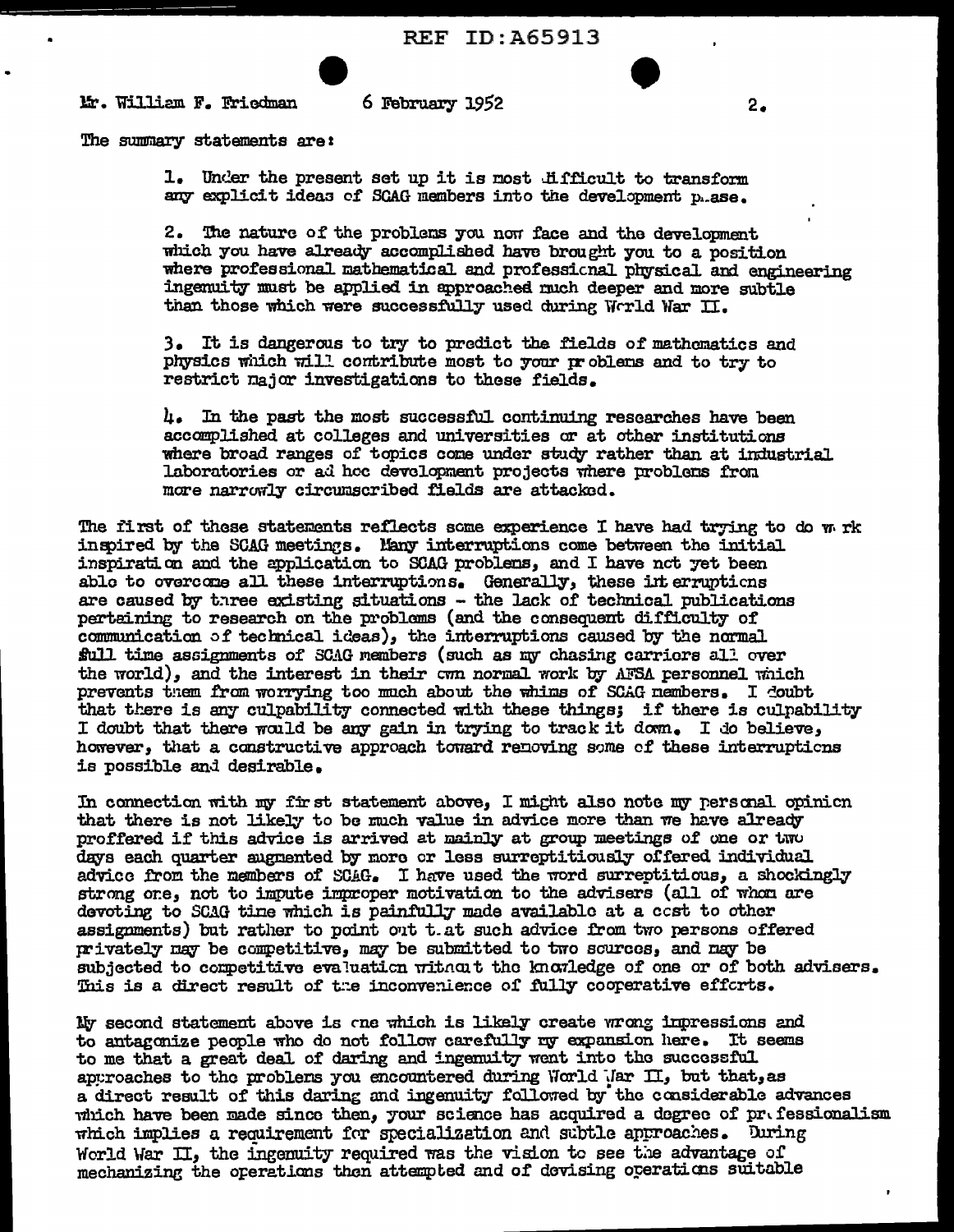Mr. William F. Friedman

## 6 February 1952

3.

for mechanization, but all these operations worked directly and without deep subtlety toward a solution. prepared to try al. possible answers one by one ifnecessary. In particular, it seems to me that questions of accuracy of input data were profitably ignored during this period; however, it also seems to me to be true that in one major technical problem which we have discussed at length it must be true that the input data are not wholly accurate, for I can't help believing that the problem would have been solved long ago if there were not a diastricity incorrect value somewhere in the input data. This one example would sufflice to convince me of the necessity of introducing nethods which are comparatively insensitive to input errors and for which some evaluation of this sensitivity is possible. I don't believe that it is necessary to justify this conclusion on the one oxample. for many other justifications for this type of study can be found, but I do contend that the one example would now justify the conclusion.

I believe that the situation in yur field now, as opposed to that existing uring World War II, is completely analogous to the situation faced by Henry Kaiser when he entered the automotive field as opposed to that faced by Henry Ford when he entered. One man can not expect alone to design an automobile which will now compete for the American market, for by now a successful autonobile design requires careful quantitative analysis of nany pr. blems ranging from heat engineering to chemistry. Still lir. Ford may have been as ingomuous and as daring as Mr. Kaiser, and I hope that the more sensitive people who contributed so much to the early development of your science will not feel that my remarks either date then or belittle them any more than my analogous remarks imply that the Ford Lotor Company is not a major factor in current automotive development.

On the other hand, if there are people - no matter what their experience who feel that no powerful, subtle, quantitative techniques can be develored for the problems you now face, then I must express my disagreement. I do not believe that an engineer or a physicist or a lanyer who refuses to learn algebraic group theory or the calculus of variations should be considered seriously if he claims that the probability that these or other similar subjects will contribute to your solutions is remote; nor should I listen seriously to a mathematician who refuses to loarn about nuclear spins or travelling wave tubes or electron multiplier tubes but who advises not looking among physical phenomena for radical introverents in speed of the old methods.

I had supposed that SCAG would furnish a sort of forum for discussion of all sorts of things similar to the ones I nontiuned in the last paragraph - mathematical, engineering and physical techniques. I believe that these discussions have been inhibited, not purposely and by an agent I do not recognize.

This liscussion loads directly into the thrid statement I nade above. You will recall that I stated that I doubt that the best attack on the problems you face would be the assembly of several dedicated young men of high intellect and good training, as you had suggested. The point I try to make here and in the fourth statement, which are inseparable, is that a successful research outfit must build up a sort of stock pile of talent and that it must have braod goals. It may be easy to predict that a talented man will produce useful knowledge, but it is certainly much harder to predict the field which will benefit most from his work. Sometimes this is hard to predict even after you know and understan. the work.

I believe that your idea of dedicating the young mon to the desired results would inhibit them to too great an extent. Our disagreement is probably a disagreement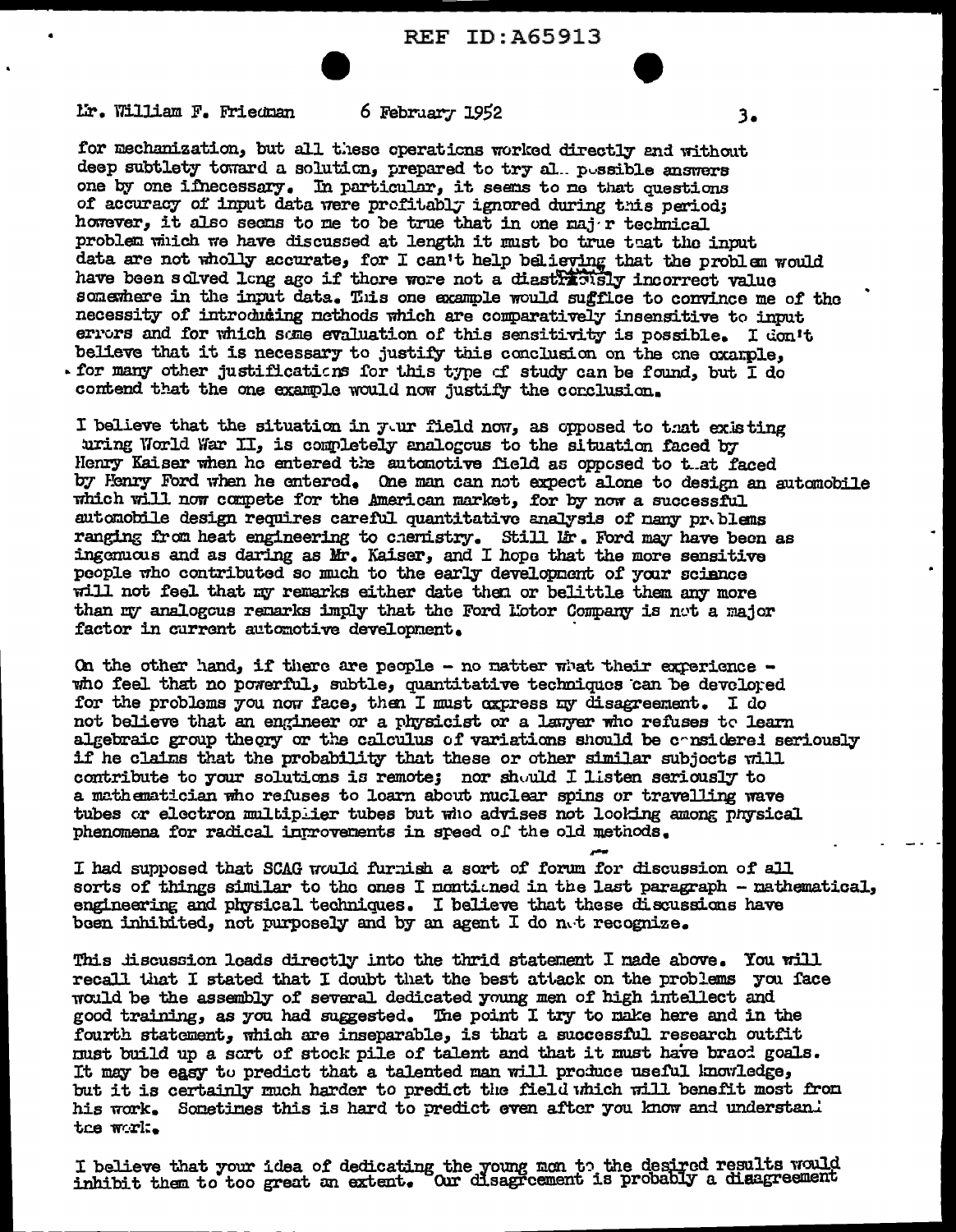Mr. William F. Friedman

## 6 February 1952

as to the extent to which this inhibition would be justified by the results which might be caused by this dedication. Certainly some aim is required for any reasonable research, and some researchers prefer narrower ains than others. For my own part, however, I fin that I must have the broadest of fields of aprlication for any considerable part of ny ideas to be useful and that I must have the broadest of contacts to generate the ideas I need to obtain even this poor record. In short, I might not object to your idea of ketting several dedicated young men if I were certain that we could tell that they were the right young men. However, if their training were not perfectly suited to the job in hand (and I have already stated that I believe that it is dangerous to try to define what this training is restrictively) then I do not know where they would get the contacts and the leadership and the broad outside ideas which would lead to spectacular success on your problems.

These seem to me to be the administrative difficulties you face. I do not believe that they are insuperable. I have already suggested in an earlier letter to the Chairman of SCAG one attack witch should help the situation inmediately - a research contract with a suitable organization with the broad outleok which I claim is necessary.

I suggested during our conversation that this sort of an attack is not enough, but that it is the only thing I can visualize as useful in the near future. I suggested then that the observation that universities had always produced good research be considered in connection with the military schools. Two of these soem to me to offer some hope, one because it is willing to try almost anything and is trying to become a good university and the other because it has a fair tradition of research and at present it has a most able president; these were the Air University at Maxwell Air Force Base, Ala, and the Haval Har College at Hemport, R. I. Of the two, the Air University is most inmediately attractive. It is larger and has broader goals. There are present there officers of all ranks and all skills, and many of these have the typical Air Force approach of trying anything. The group at the Haval War College impresses me as being nore scholarly and probably more discriminating, but they are cursed with high rank and lad: of specialty schools. The government tendency of removing a successful person to a high administrative position as scon as he has developed encuch experience and discrimination to be most useful in his specialty would probably work against a research program at the Haval War College except for research in the brandest fields. Still there is the histoic work of Nahan (admittedly broad and general) and the work of Sins (which seems to me to have been superior in every way) and there is the obvious desire of the presenting present President (and his great competence) to introduce some research into the college. I suggested that you consider means which might be used to develop the research capabilities of one or more of these institutions for future use to you.

I offered, if you desire, to meet you at the Air University when you aretuere on 10 March and to discuss the set up there with some of the more aggressive officers on the staff. I shall write to them within a few days and try to make appointments.

I shall be glad at any time to try to help in any negotiations, formal or informal, with Vice Admiral Connelly of the Haval War College; I do not know what good I would be here, however. I doubt that I know enough about any of the other schools to be helpful at all.

In conclusion, I might note that I have been completely open in this letter with the possibility that feelings might be hurt. I doubt that this will be the case, but I am certain that your judgement as to whom should see the letter and your explanations to them will assure that the letter will attain its maximum value.

u.

 $\mathbf{r}$